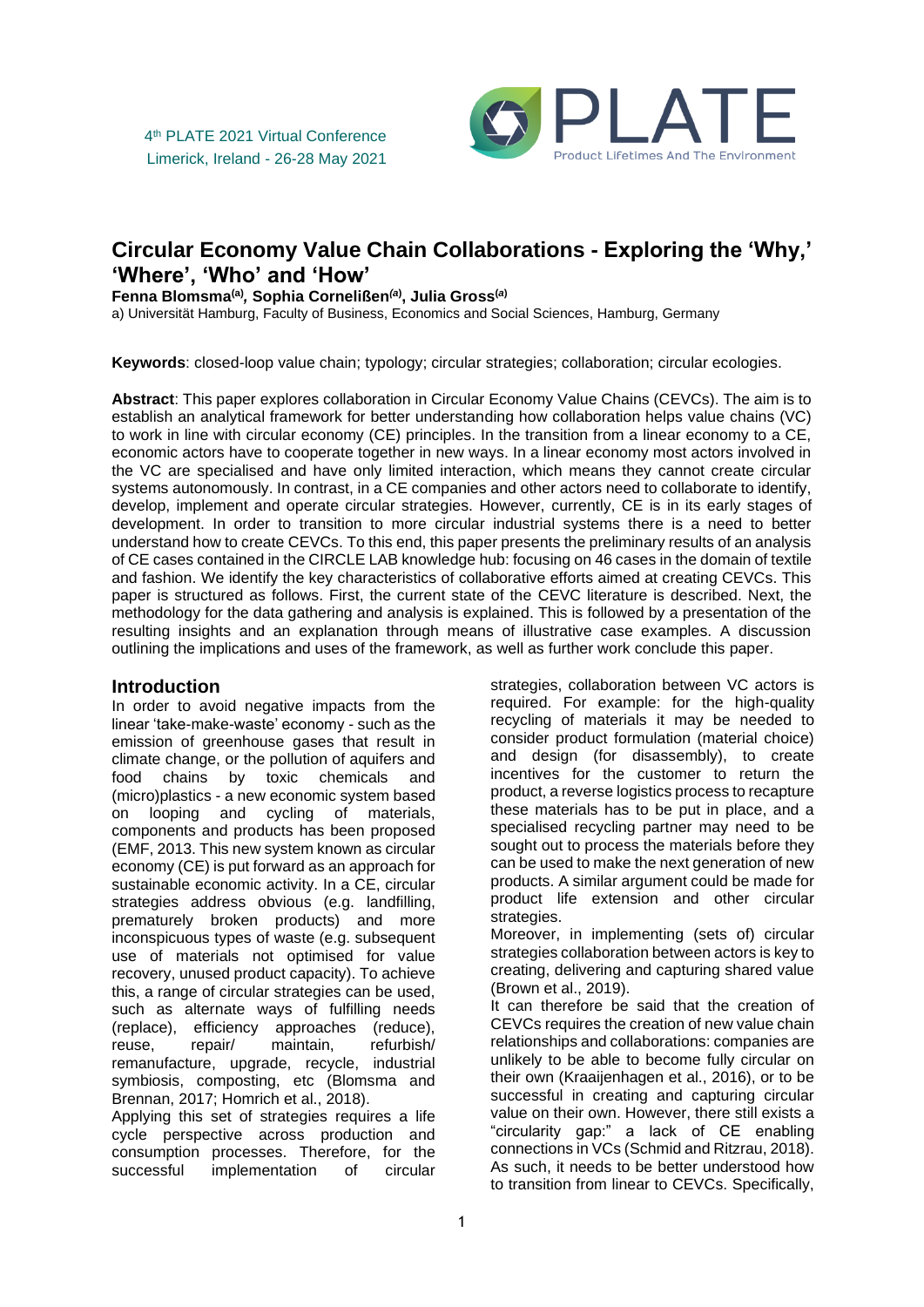

we focus on four related elements: 1) 'why' what problem/ opportunity needs to be addressed, 2) 'where' - the location in the VC where loops are closed, 3) 'who' - the maturity of the actors and their relationships, 4) 'how' organisational resources and capabilities. Through focusing on 46 cases in the domain of textile and fashion included in a CE case database, these aspects are explored with the aim of establishing an analytical framework to better understand the development of CEVCs.

## **Background**

So far, the CE literature has primarily focused on the practical and technical levels of physical flows in industrial systems (Korhonen et al. 2018). There is, however, a nascent body of knowledge on organisational aspects related to CE. In particular, on conceptualising and designing circular business models (e.g. Geissdoerfer et al., 2018; Boons and Bocken, 2018; Pieroni et. al., 2019). Although this work acknowledges the role of VCs in the process of value creation, capture or delivery, it does not provide detail with regard to the specific roles that need to be fulfilled to enable the operationalization of a particular (set of) circular strategy(ies).

In addition to this, a second body of work attempts to better understand the development of Green, Sustainable, Closed Loop and CEVCs, but this is largely characterised by descriptive case studies containing small sample sizes, aimed at understanding factors regarding product design and manufacturing, end-of-life recovery, and the cycling of individual products, components, or materials. Typically, this work focuses on such factors as product design, power dynamics, demand and supply dynamics, transaction costs, the role of certification schemes and sustainability impact (Franco, 2017; Chkanikova, 2016; Acquier et al., 2017).

Although the need for proactive stakeholder management is a common theme in recent work on and related to CE that focuses on organisational aspects, there is currently no structured means for identifying and understanding different types of collaborations and their role in operationalising circular systems.

Specifically, there are 4 key knowledge gaps that prevent the identification of meaningful patterns in transitioning to CEVCs. First, the motivation behind addressing linear problems and/or capturing circular opportunities is often not (sufficiently) understood. That is:

understanding what issue in relation to resources is being addressed or what resource opportunity is tapped into aids in identifying the 'why' of circular systems. If this is not articulated there is a risk that important problems are overlooked resulting in marginal improvement (e.g. 'circular washing') (Hofmann and Jaeger‐ Erben, 2020 ) or that new wastes are being created that result in circular rebound (Zink and Geyer, 2017).

Second, there is no consensus around how to systematically scan for the location in VCs where loops are closed. That is: whilst it is acknowledged that CE encompasses a range of circular strategies, there is no consensus around their meaning (Reike et al., 2017) and how to distinguish between their application in different stages of the life cycle (Potting et al., 2018). For example, a process such as industrial recycling is different from postconsumer recycling, with different barriers and enablers, and different outcomes with regard to material quality and value capture. A similar observation can be made for self-repair in relation to professional repair. As such, it is important to be able to distinguish between 'where' in a CEVC circular strategies are applied.

Third, there is a lack of clarity with regard to the nature of relationships and the type of actors involved. For example, in transitioning to product/service systems, there can be a need to reexamine existing relationships between existing VC actors. In addition, there is an emergent body of work around the role of incumbent firms in transitioning to a CE emphasising cross-sectoral collaboration (e.g. Hansen and Revellio, 2020). Furthermore, it is acknowledged that start-ups can take on new roles to fill gaps in existing value chains or create entirely new value chains (e.g. Boons and Bocken, 2018). As such, the term 'collaboration' covers: 1) the reinvention of existing relationships, 2) connecting between previously unconnected entities, and 3) adding new entities to fill gaps in VCs. It is important to distinguish between these types as they have different developmental trajectories. However, there is currently no clear way to examine 'who' is collaborating.

However, fourth, and importantly, different organisational resources and capabilities may be needed depending on the 'why,' 'where' and 'who.' But it is not yet understood to what degree this 'how' of identifying, developing, implementing and operating CEVCs is context dependent. For example, reverse logistics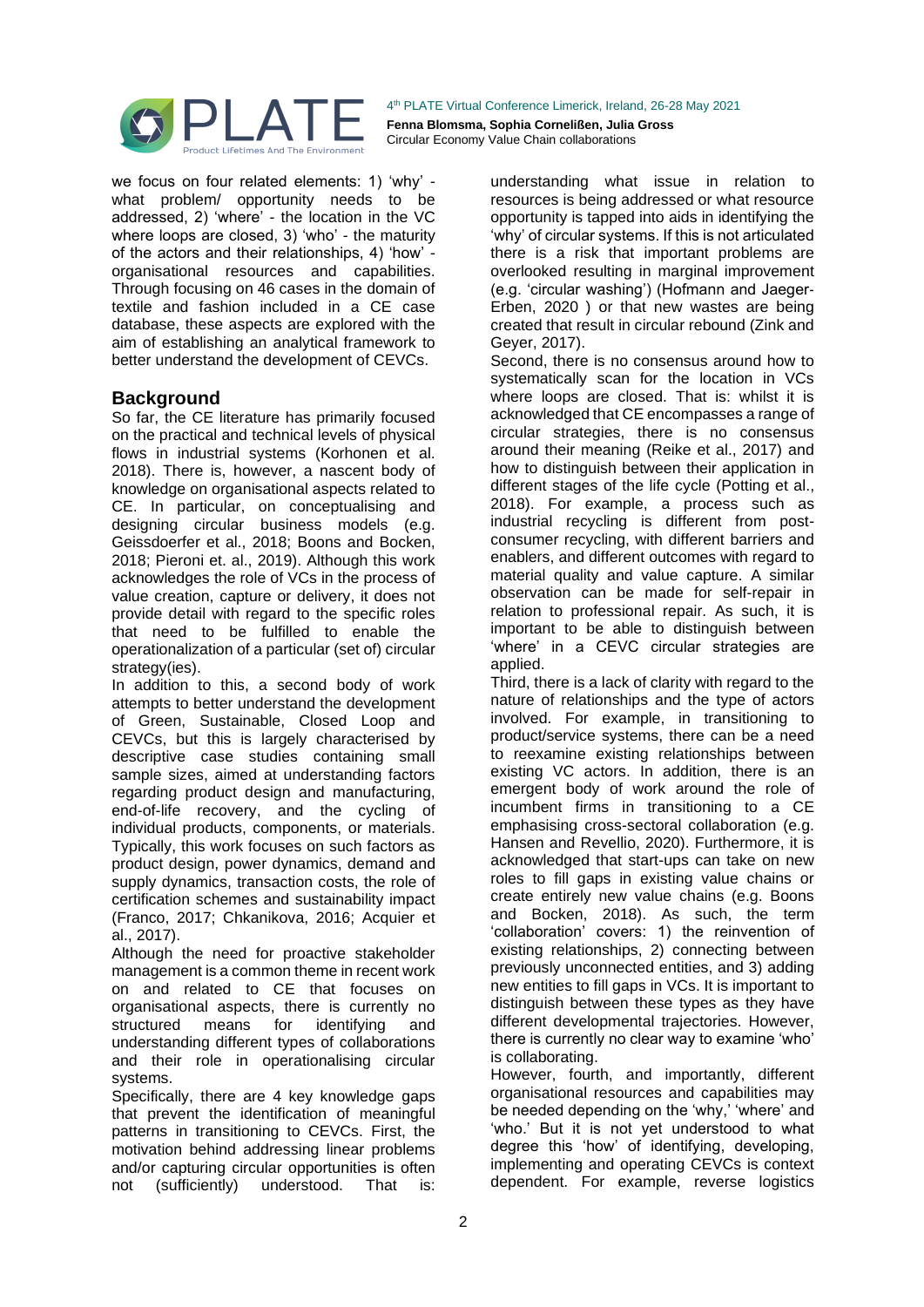

4 th PLATE Virtual Conference Limerick, Ireland, 26-28 May 2021 **Fenna Blomsma, Sophia Cornelißen, Julia Gross** 

Circular Economy Value Chain collaborations

capabilities are put forward as key for both recycling and reuse strategies (Vlachos, 2016). However, both may be driven by different motives: a (post-consumer) recycling scheme may be needed to recapture valuable materials, whereas a reuse scheme may leverage the remaining useful product life to service additional customers. As such, the capability of reverse logistics can serve different circular strategies, taking place in different resource states. In addition to this, reverse logistics resources may be developed in-house, outsourced to existing partners, new partners or a start-up, or collaboratively created through establishing a new entity. Decisions such as these, although driven by the need for the same capability, can therefore result in radically different CEVCs. Similar observations can be made about other organisational resources.

Therefore, stating that a specific organisational resource is key to implementing circular strategies does not provide sufficient insight into why a certain CEVC develops. The 'why,' 'where,' 'who' and 'how' of circular strategies are intricately intertwined - and they need to be assessed in an integrated manner - to be able to find relevant patterns in CEVC development and to be able to compile best and good practice. However, at present, no analytical framework exists to support this. To address this gap this paper explores how such an analytical framework for understanding the design and development of CEVCs can be created.

## **Method**

To fill the identified gap, a multi case analysis was used. This approach allows for examining phenomena in their context, where it is likely that important contextual conditions are relevant to understanding the phenomenon of interest (Yin, 2018).

Therefore, this paper analyses 46 cases from the CIRCLE LAB knowledge hub: a database that contains 1588 knowledge resources, 948 of which are categorized as case study examples (as of 20/10/2020). The cases selected for the analysis are those categorised as "collaboration for joint value creation."

Furthermore, the cases are restricted to the domain of textile and fashion, due to the

largest number of cases relating to this sector The analytical frameworks and concepts guiding this work are described in Table 1.

| Analytical frameworks used and motivation                              |                                                                                                                                                                                                                                                                                                                                                                                                                                                                                                                                                                                                            |
|------------------------------------------------------------------------|------------------------------------------------------------------------------------------------------------------------------------------------------------------------------------------------------------------------------------------------------------------------------------------------------------------------------------------------------------------------------------------------------------------------------------------------------------------------------------------------------------------------------------------------------------------------------------------------------------|
| 'Why' - what<br>problem/<br>opportunity<br>needs to be<br>addressed    | 'The Big Five' of Structural waste<br>By: Blomsma (2018), Blomsma and<br>Tennant (2020).<br>Approach: used as underpinning<br>typology for describing the main<br>problem or untapped solution as<br>described in the case documents.<br>Description: The 'Big Five of structural<br>waste consists of:<br>1. Excess/ harmful use of resources;<br>2. Premature End-of-Life of materials:<br>3. Underused material capacity;<br>4. Premature End-of-Use of<br>components/ products;<br>5. Underused components/ product<br>capacity.                                                                       |
| 'Where' -<br>the location<br>in the VC<br>where loops<br>are closed    | <b>Resource States framework</b><br>By: Blomsma and Tennant (2020)<br>Approach: used as underpinning<br>structure to describe where in the<br>industrial life cycle a circular strategy<br>takes place.<br>Description: This framework combines<br>the idea of material entropy with a life<br>cycle perspective. It depicts the<br>journey of resources through the<br>economy as first taking place from first<br>manufacturing materials, then<br>components and finally assembling<br>finished goods. In a CE, various<br>circular strategies are subsequently<br>available to manage end-of-use/life. |
| 'Who' - the<br>maturity of<br>the actors<br>and their<br>relationships | [Emergent from data]<br>Approach: using the maturity of the<br>organisation (e.g. existing organisation<br>or new organisation/ start-up) and the<br>maturity of the relationship (e.g.<br>existing relationship that is<br>reconsidered or new relationships<br>being established) as a guide to<br>classify the nature of the relationship.<br>Description: Using the maturity of the<br>organisation and the relationship we<br>develop a typology iteratively from the<br>dataset.                                                                                                                     |
| 'How' -<br>organisation<br>al resources<br>and<br>capabilities.        | <b>Resource Based View (RBV)</b><br>By: Barney (1991)<br>Approach: In order to achieve a<br>sustainable competitive advantage<br>(SCA), companies require a unique set<br>of strengths/resources that can be<br>divided into three parts. Physical<br>capital, human capital, and<br>organizational capital.<br>Description: Each of these 3 main<br>capital types are assigned<br>subcategories. These resources are<br>used to create supply, enable the<br>operation of the CE, or generate<br>demand.                                                                                                  |

**Table 1 - overview of frameworks and approaches used for exploratory analysis.**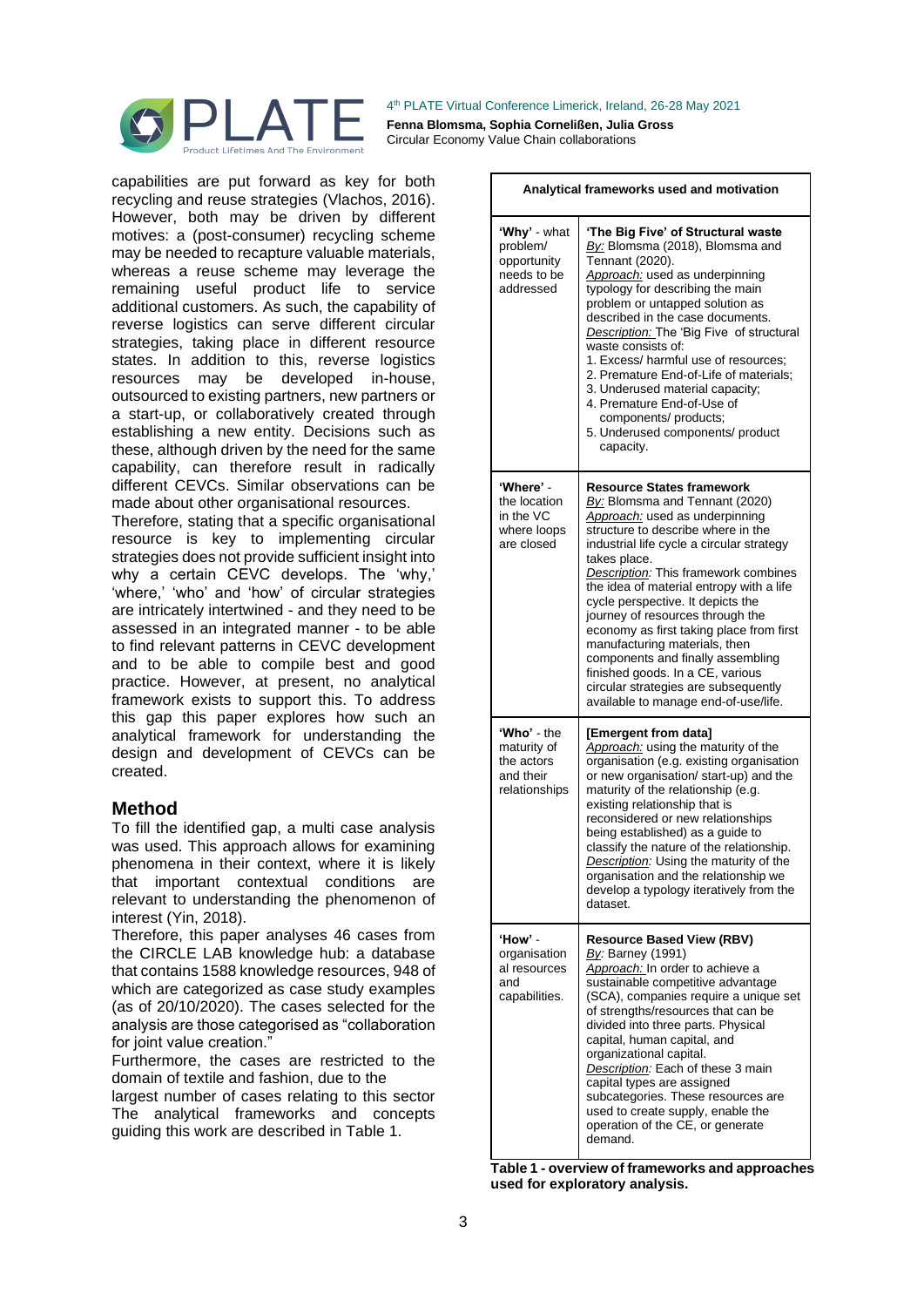

Cases were subsequently filtered for data availability and accessibility. In addition to this, since the data in the database was not curated, input categories were verified against the case description as well as additional available data such as project websites.

In the next step, the cases were analysed in further detail using the frameworks described in Table 1, which were further developed using the data for the 'who' and 'how' elements. That is: the cases were analysed with regards to what organisational resources were identified, iteratively developing sub-categories that allowed for meaningful contrasting and comparing of cases. In this, for the 'how,' we follow the recommendation from Miller (2019) and Kraaijenbrink et al. (2010) to identify (more) precise definitions of the types of organisational resources the collaborations are aimed at creating.

## **Results**

This section highlights the key preliminary insights with regards to the 'why', 'where', 'who' and 'how' for the selected fashion & textile cases. See also Fig. 1-3.

#### *'Why' - Big Five of Structural Waste*

Considering Fig. 2., which gives an overview of the structural wastes that are targeted in the cases, it can be seen that each of the five wastes are targeted. However, components and particles play a role in over half (53,6%) of cases. This is striking given the claims that CE is often still interpreted as dealing with (product) waste and recycling (Homrich et al., 2018). In contrast with such statements, this finding shows that CE is increasingly interpreted as an umbrella concept that addresses a wide range of issues associated with waste and resource management. In fact, the individual cases address on average 2,92 types of structural waste, with on average 1,38 instances of each waste being addressed - using a variety of different circular strategies (see outer circle).

#### *'Where' - Circular strategies across life-cycle*

See for this element Fig. 2., both the inner and outer circle. Although related to structural waste, this analysis adds the specificity of where in the life cycle circular strategies are positioned, ranging from raw material production, components manufacture, product assembly, distribution, use, reverse logistics, and various end-of-use/life strategies, covering the 3 resource states (particle/ material, part/ component and product) and 10 subcategories

divided over the life cycle (Blomsma and Tennant, 2020).

In line with Fig. 1 the chart of Fig. 2. also shows that circular strategies are mostly applied to products, but that the parts- and particles states closely follow. Moreover, an even coverage of both pre-user (#1-4) as well as user (#5) and post-user strategies can be seen (#6-10).

Individual cases address on average 2,04 resource states, and they consist of 43% preuse, 15% use and 42% post-use stages respectively.

In sum: the data shows that multiple structural wastes are addressed at multiple stages of the production chain. Through this it is shown that companies are moving towards the application of (more) holistic approaches.

*'Who' - maturity of actors and relationships* Seven types of stakeholders were identified:

- 1. Focal companies;
- 2. Industry stakeholders (other companies/ industry bodies);
- 3. Government;
- 4. NGOs;
- 5. Knowledge institutes/ academia;
- 6. Communities;
- 7. Customers.

Involving customers has become a major part of marketing and the business model (consumers play a prominent role in 76,5% of cases). Often, the role of the consumer was considered to be of a dual nature: by returning worn clothing, the consumer was not only a customer, but also a supplier. In most cases, these take-back programs were used as a vehicle to establish a closer customer relationship through offering discount vouchers for the next purchase.

The relationship between companies and NGOs is also notable. Companies seemingly cooperate with NGOs whose mission is in line with the company philosophy, providing financial support for initiatives. Likewise, governments typically enter into a relationship with projects. For example, research projects on the CE for new sustainable recyclable materials are supported For example the project Trash-2 cash, a Eu funded research project, which aimed to create new regenerated fibres from pre-consumer and post-consumer waste. Moreover, knowledge institutes and academia also have a key function to play. They act as a form of catalyst in the engine of the CE by supporting companies in the transformation to circular processes, contributing their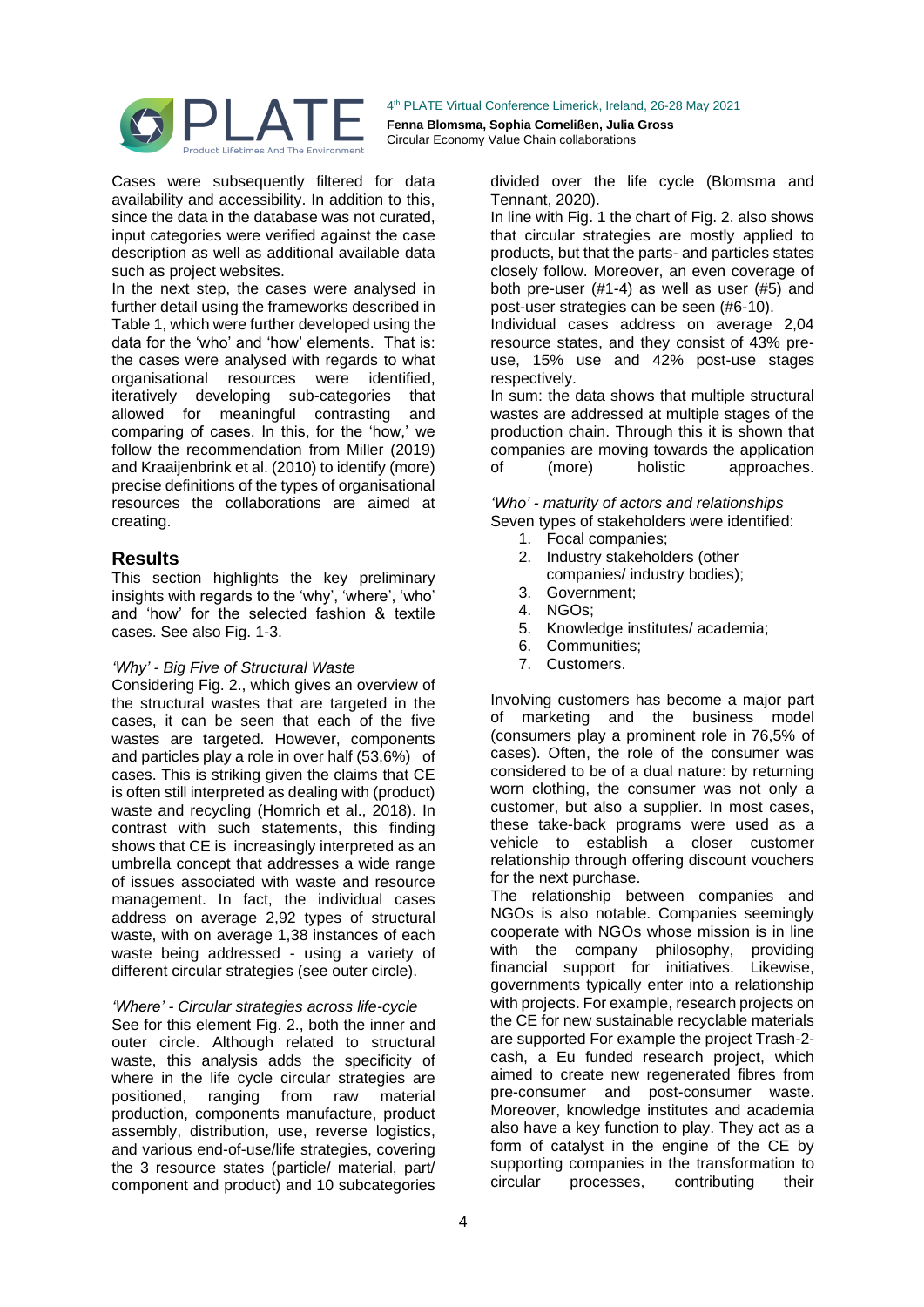

knowledge, and connecting new business partners thanks to their comprehensive market insight. In an exchange with scientists and knowledge platforms, materials and processes can be optimized and shared with third parties.

Three different collaboration types and one hybrid type were identified, based on examining the maturity of the organisations and their relationships (classified according to the main type):

- 1. **New relationships** (30,4%): existing partners work together in new ways. That is: the relationship with existing suppliers and/or existing customers is reinvented.
- 2. **New partnerships** (34,8%): existing entities that haven't previously<br>collaborated establish a new collaborated establish a new partnership.
- 3. **New entities** (34,8%): a new organisation is created or added so a new resource or capability can be leveraged.

The importance of new relationships, new partnerships and new entities alike illustrates the importance of transforming (parts of) existing (linear) systems for circularity, as well as the importance of novelty and invention.

*'How' - organisational resources & capabilities* The 5 types of structural waste can be tackled with a wide variety of circular strategies and approaches at different stages of the value chain - as Figure 1 already illustrated. In this, it is striking that companies typically address multiple structural waste issues at the same time, which are enabled through organizational resources and capabilities.

For example, the collaboration between Houdini and Customers was aimed at establishing takeback programs and product maintenance and repair.

Other cases implied under the motto "to preserve what is already there" own brand second sales, and second sale distribution, but also self-repair, spare part services, and product maintenance. In other words, the companies ensure that the product either finds a new owner or is repaired if it is damaged to prolong the lifespan.

Circular strategies are applied not only in the use phase but also in the pre-use and post-use phases.

To have sustainable competitive advantages, organizational resources and capabilities are needed. As shown in Figure 3, these were categorised according to whether they are 1) creating a supply of circular resources (37,6%), 2) processing support for the operation of CEVCs (38,9%), or 3) generating demand (23,6%). The companies in the study were represented in each of these three categories. In each of these categories, a distinction is made between physical capital resources, human capital resources, and organizational capital resources. The organizational capital resources were the most prominent within each of the three categories. It is also worth noting that the human capital resource of knowledge also played an important role in the category 'supporting the operation of CEVCs', such as the education, experience, judgement, intelligence, relationship and insight of individual managers and workers in a company.

## **Discussion & conclusion**

In this paper we set out to create an analytical framework for understanding the design and development of CEVCs, in order to better understand the degree to which the 'how' of identifying, developing, implementing and operating CEVCs is context dependent. That is: to explore to what degree the 'why,' 'where' and 'who' of collaboration shapes the implementation of circular strategies. To this end, this paper presented a preliminary analysis of 46 textile and fashion cases, to explore how such an analytical framework can be created and utilised to find patterns and other salient insights.

The preliminary analysis highlights the importance of adopting a systems perspective when engaging in CE oriented-innovation. That is: to consider where each type of waste is present in the life cycle, and to put in place circular strategies that address these - very likely as part of a set of two or more circular strategies that interact - either synergistically or through trade-offs (Blomsma and Brennan, 2017; Hansen and Revellio, 2020). It is this view of CE that allows for a holistic approach addressing waste in all its different forms across the entire production chain and extending and renewing the value of resources.

With the proposed framework we have contributed to the formulation of an analytical approach that deals with CE in its richness and complexity, advancing the field of CE and connecting it to both the industrial ecology and business literatures.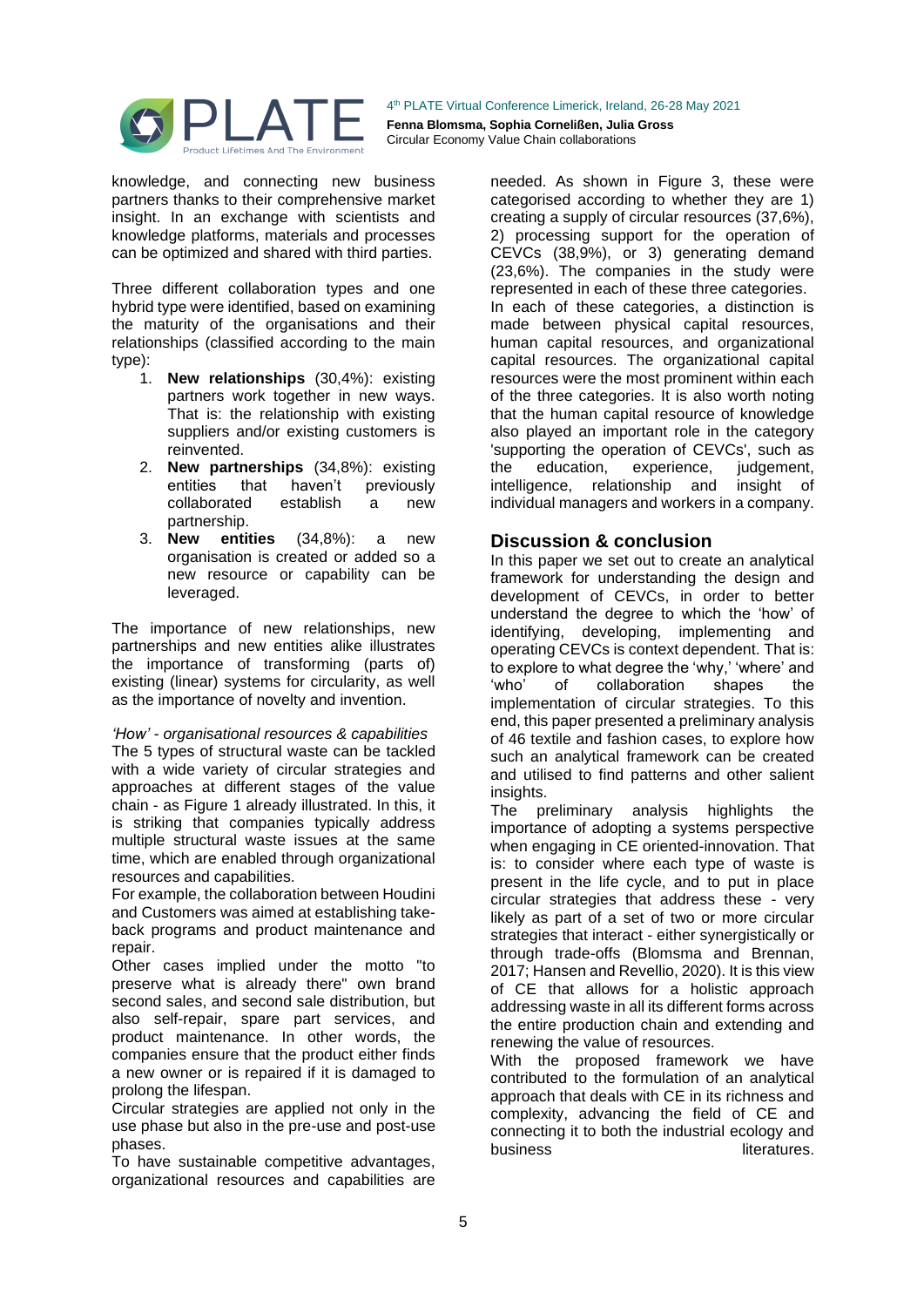

**Fenna Blomsma, Sophia Cornelißen, Julia Gross**  Circular Economy Value Chain collaborations

### **Limitations**

The analysis presented in this paper is part of an ongoing analysis, with key preliminary insights described here. Further work is needed with regards to refining the analysis, pattern finding, and extending the number of cases. Also note that use of the CIRCLE LAB database comes with inherent limitations: the cases are self-selected, meaning that no uniform inclusion or exclusion criteria were applied. Moreover, most of the cases are situated in the global north.

## **References**

- Acquier, Aurélien; Daudigeos, Thibault; Pinkse, Jonatan (2017): Promises and paradoxes of the sharing econ-omy: An organizing framework. In Technological Forecasting and Social Change 125 (1), pp. 1–10. DOI: 10.1016/j.techfore.2017.07.006.
- Barney, Jay (1991): Firm Resources and Sustained Competitive Advantage. In Journal of Management<br>(17). pp. 99-120. Available online at (17), pp. 99–120. Available online at https://journals-1sagepub-1com-1003eb83c00eb.emedien3.sub.uni-
- hamburg.de/doi/pdf/10.1177/01492063910170010 8, checked on 11/29/2020.
- Blomsma, Fenna; Brennan, Geraldine (2017): The Emergence of Circular Economy: A New Framing Around Prolonging Resource Productivity. In Journal of Industrial Ecology 21 (3), pp. 603–614. DOI: 10.1111/jiec.12603.
- Blomsma, Fenna; Tennant, Mike (2020): Circular economy: Preserving materials or products? Introducing the Resource States framework. In Resources, Conservation and Recycling 156, p.104698. DOI: 10.1016/j.resconrec.2020.104698.
- Boons, Frank; Bocken, Nancy (2018): Towards a sharing economy - Innovating ecologies of business models. In Technological Forecasting and Social Change 137 (20), pp. 40–52. DOI: 10.1016/j.techfore.2018.06.031.
- Brown, Phil; Bocken, Nancy; Balkenende, Ruud (2019): Why Do Companies Pursue Collaborative Circular Oriented Innovation? In Sustainability 11 (3), p. 635. DOI: 10.3390/su11030635.
- Chkanikova, Olga (2016): Sustainable Purchasing in Food Retailing: Interorganizational Relationship Management to Green Product Supply. In Bus. Strat. Env. 25 (7), pp. 478-494. DOI: 10.1002/bse.1877
- Circle Economy (2021): Circularity Gap Report 2021. Available online at https://www.circular-itygap.world/2021.
- EMF (Ellen MacArthur Foundation), 2013. Towards the Circular Economy: Economic and Business Rational for an Accelerated Transition.
- Franco, Maria A. (2017): Circular economy at the micro level: A dynamic view of incumbents' struggles and challenges in the textile industry. In Journal of Cleaner Production 168 (1), pp. 833-845. DOI: 10.1016/j.jclepro.2017.09.056.
- Geissdoerfer, Martin; Savaget, Paulo; Bocken, Nancy M.P.; Hultink, Erik Jan (2017): The Circular Economy – A new sustainability paradigm? In Journal of Cleaner Production 143, pp. 757–768. DOI: 10.1016/j.jclepro.2016.12.048.
- Hansen, Erik G.; Revellio, Ferdinand (2020): Circular value creation architectures: Make, ally, buy, or laissez‐faire. In Journal of Industrial Ecology 24 (6), pp. 1250–1273. DOI: 10.1111/jiec.13016
- Hofmann, F., & Jaeger-Erben, M. (2020). Organizational transition management of circular business model innovations. Business Strategy and<br>the Environment, 29(6), 2770–2788. the Environment, 29(6), 2770–2788. https://doi.org/10.1002/bse.2542
- Homrich, Aline Sacchi; Galvão, Graziela; Abadia, Lorena Gamboa; Carvalho, Marly M. (2018): The circular economy umbrella: Trends and gaps on integrating pathways. In Journal of Cleaner<br>Production 175, pp. 525–543. DOI: Production 175, pp. 525–543. DOI: 10.1016/j.jclepro.2017.11.064.
- Kaza, Silpa; Yao, Lisa C.; Bhada-Tata, Perinaz; van Woerden, Frank (2018): What a Waste 2.0: A Global Snapshot of Solid Waste Management to 2050: Washington, DC: World Bank.
- Korhonen, Jouni; Nuur, Cali; Feldmann, Andreas; Birkie, Seyoum Eshetu (2018): Circular econ-omy as an essentially contested concept. In Journal of Cleaner Production 175, pp. 544–552. DOI: 10.1016/j.jclepro.2017.12.111.
- Kraaijenbrink, Jeroen; Spender, J.-C.; Groen, Aard J. (2010): The Resource-Based View: A Re-view and Assessment of Its Critiques. In Journal of Management 36 (1), pp. 349–372. DOI: 10.1177/0149206309350775.
- Kraaijenhagen, Christiaan; van Oppen, Cécile; Bocken, Nancy (2016): Circular business. Collaborate and circulate. 4th ed. Amersfoort: Circular Collaboration.
- Miller, Douglas (2019): The Resource-Based View of the Firm. In Douglas Miller (Ed.): Oxford Research Encyclopedia of Business and Management: Oxford University Press.
- Pieroni, Marina P.P.; McAloone, Tim C.; Pigosso, Daniela C.A. (2019): Business model innovation for circular economy and sustainability: A review of approaches. In Journal of Cleaner Production 215, pp. 198–216. DOI: 10.1016/j.jclepro.2019.01.036.
- Potting, José; Hanemaaijer, Aldert (eds.), Roel Delahaye, Roel; Ganzevles, Jurgen ; Rutger Hoekstra; Lijzen, Johannes (2018), Circular Economy: what we want to know and can measure. Framework and baseline assessment for monitoring the progress of the circular economy in the Netherlands. PBL Netherlands Environmental Assessment Agency, The Hague.
- Schmid, Daniel; Ritzrau, Will (2018): Why the circular economy must link up the whole supply chain. World Economic Forum. Available online at https://www.wefo-rum.org/agenda/2018/09/whythe-circular-economy-needs-to-link-up-the-wholesupply-chain/, updated on 2/12/2021, checked on 2/12/2021.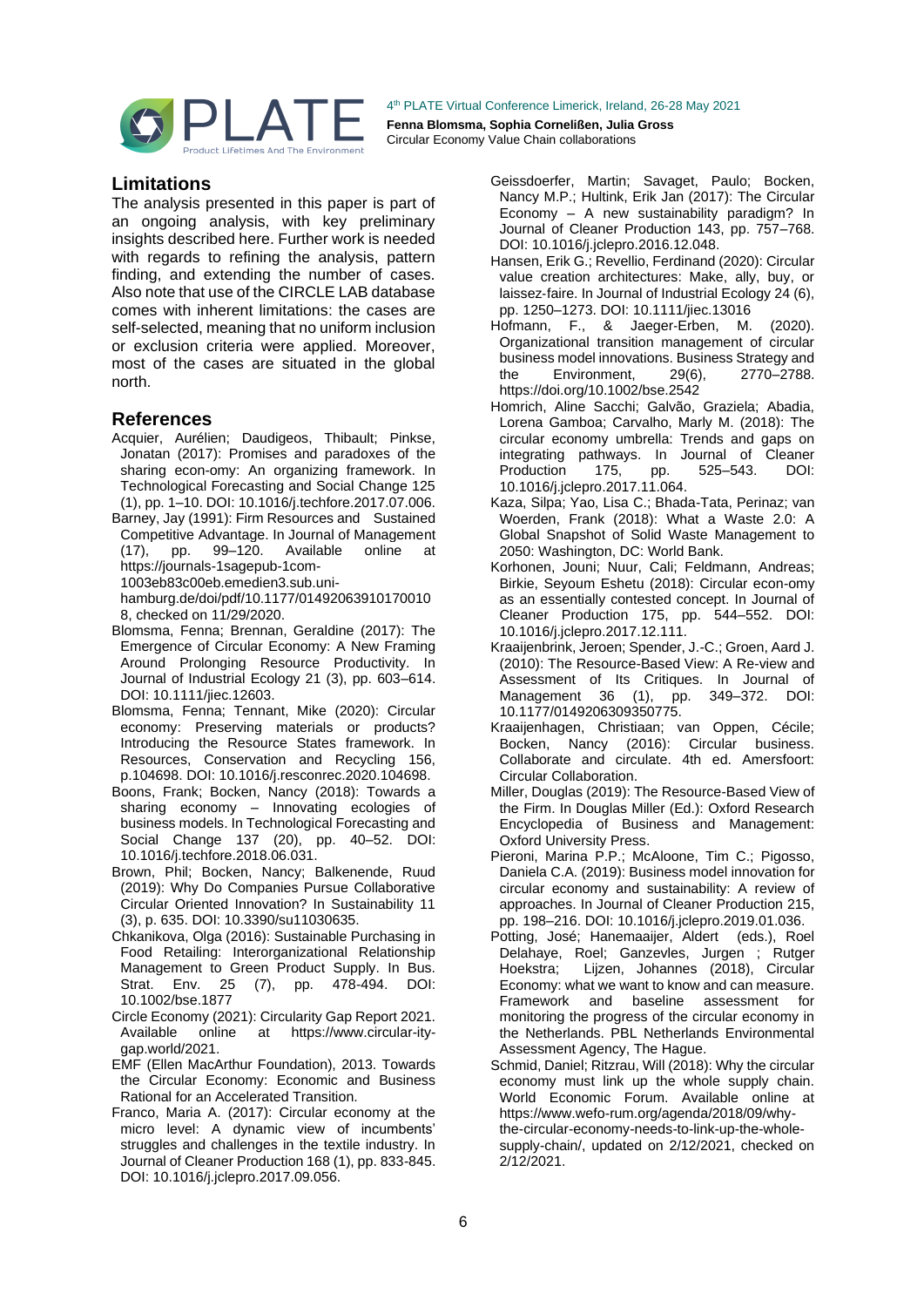

- Vlachos, Ilias P. (2016): Reverse logistics capabilities and firm performance: the mediating role of business strategy. In International Journal of Logistics Research and Applications 19 (5), pp. 424–442. DOI: 10.1080/13675567.2015.1115471.
- Yin, Robert K. (2018): Case study research and applications. Design and methods. Sixth edition. Los Angeles, London, New Dehli, Singapore, Washington DC, Melbourne: SAGE.
- Zink, Trevor; Geyer, Roland (2017): Circular Economy Rebound. In Journal of Industrial Ecology 21 (3), pp. 593–602. DOI: 10.1111/jiec.12545.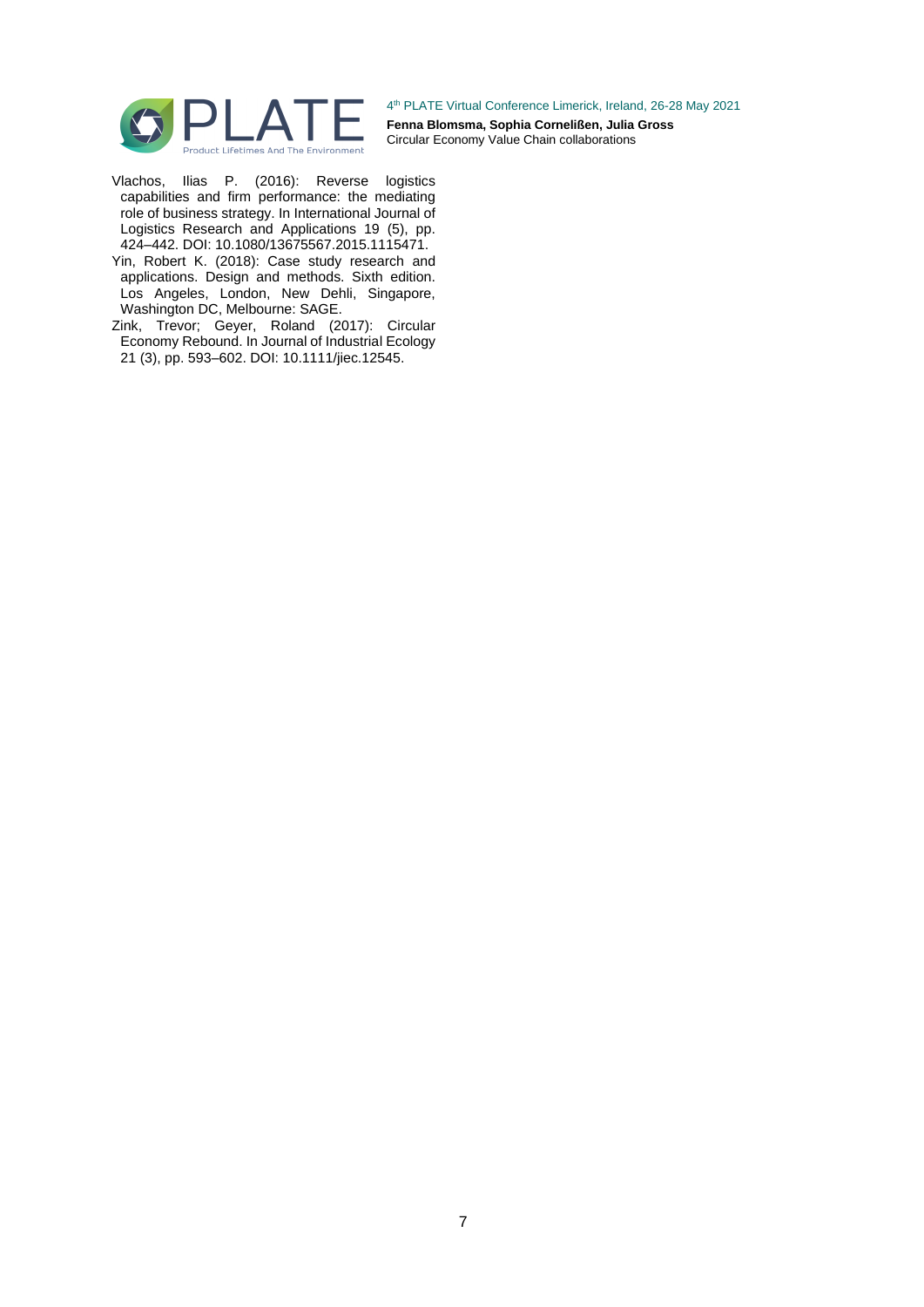



Figure 1. BIG-Five' of structural Waste & Resource StateFramework (Image: authors)



#### Life Cycle Stage (outer circle) Resource State Framework (inner circle)

Figure 2. Life Cycle Stage & Resource State Framework. (Image: authors)